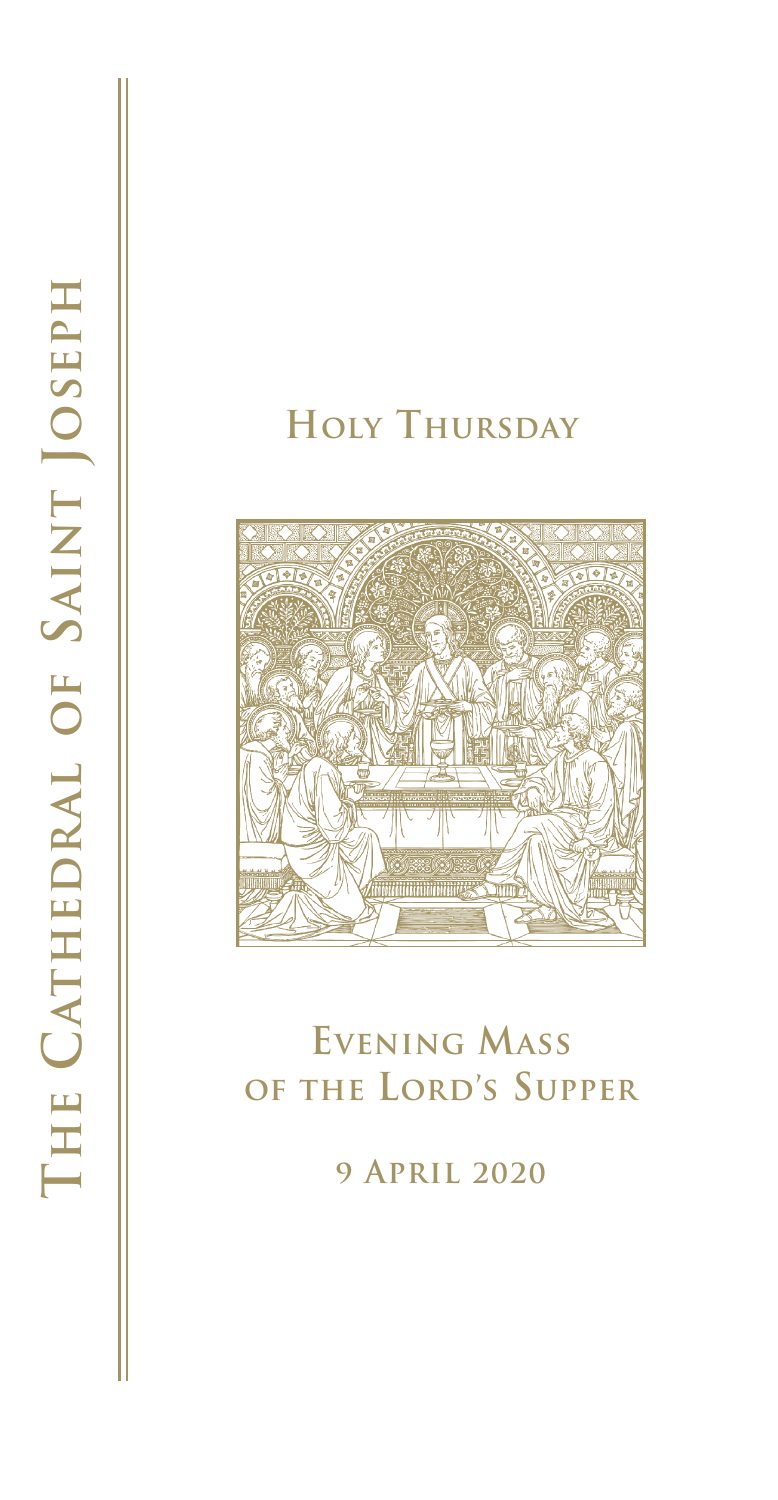## **THE ORDER OF MASS**

#### **Introductory Rites**



Text: James J. Chepponis, b.1956, @ 2015, GIA Publications, Inc. Tune: ICH GLAUB AN GOTT, 8 7 8 7 with refrain; Mainz Gesangbuch, 1870



**Greeting** 

#### PENITENTIAL ACT

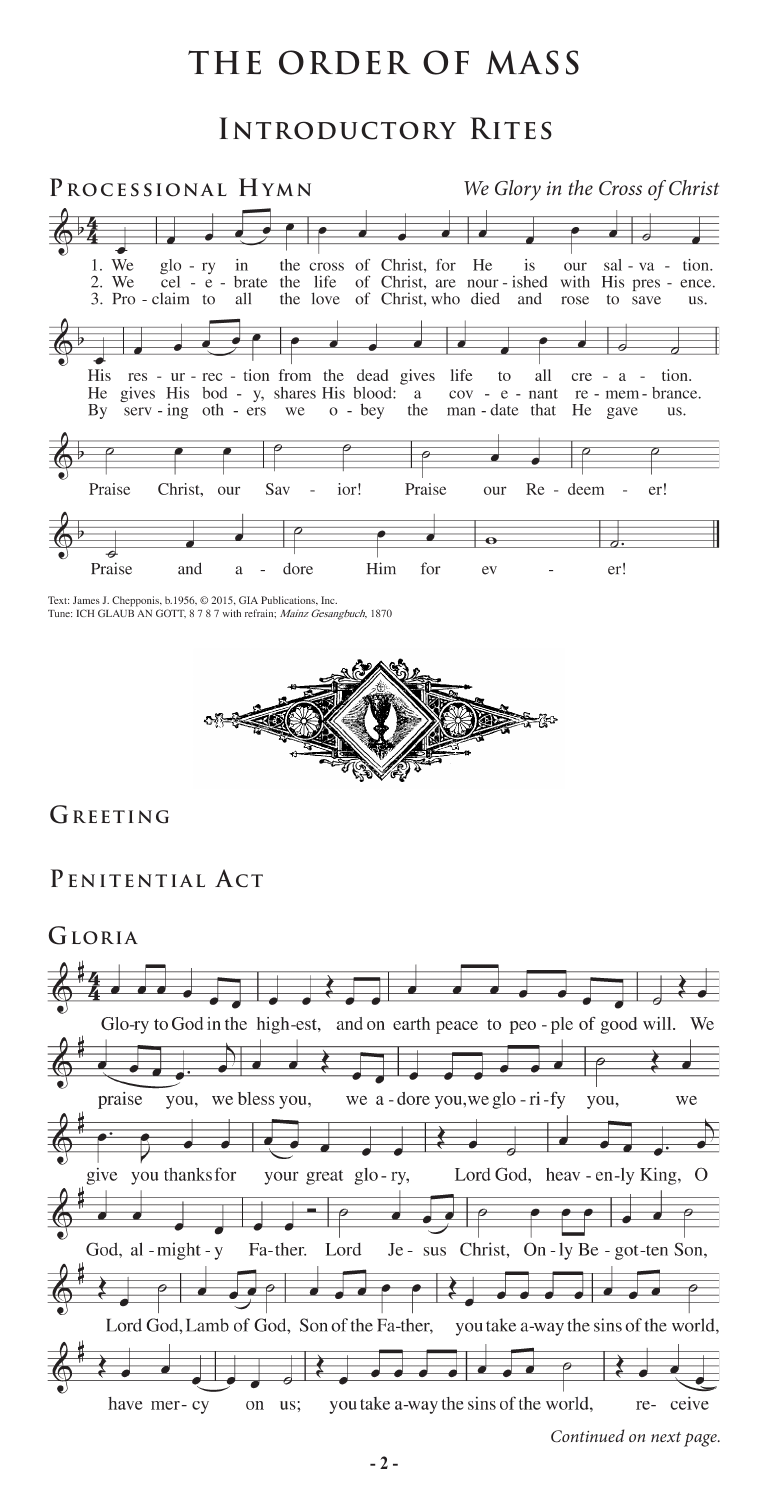

Music: People's Mass, Jan M. Vermlst, @ 1970, 2010, World Library Publications

#### **Collect**

### **Liturgy of the Word**

#### **Reading I** Exodus 12:1-8, 11-14



Text: *Lectionary for Mass*, © 1969, 1981, 1997, ICEL Music: Peter Latona, © 2002

**Reading II** I Corinthians 11:23-26



love one another as I have loved you.

Text: *Lectionary for Mass*, © 1969, 1981, 1997, ICEL Music: Peter Latona ©

#### **Homily**

#### UNIVERSAL PRAYER Response: Lord, hear our prayer.

**Gospel** John 13:1-15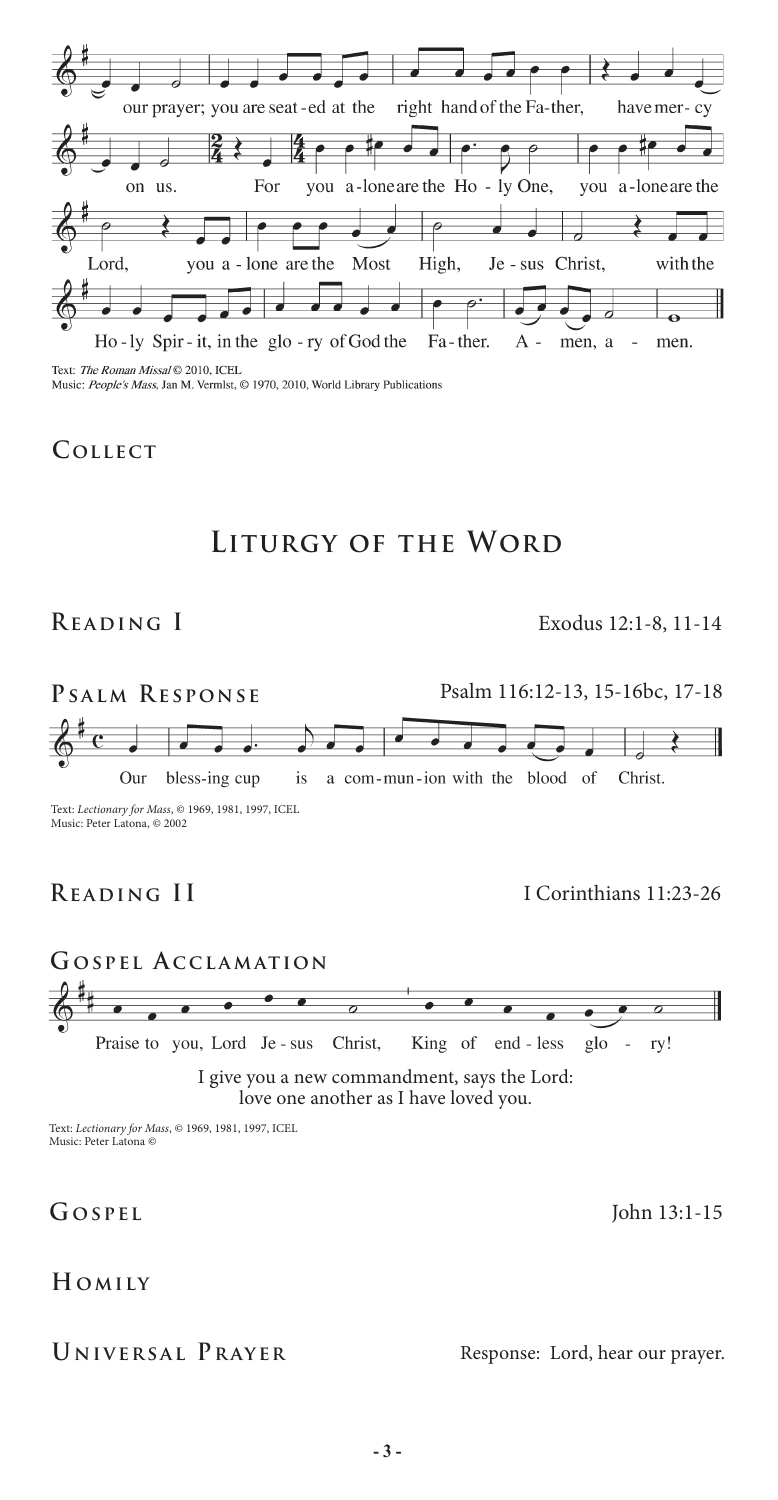#### LITURGY OF THE EUCHARIST

#### PREPARATION OF THE GIFTS Ubi Caritas  $\sigma$  $\overline{U}$ hi  $De$  -  $us$  $i - bi$ cá ri mor, est. tas et  $\overline{a}$ char- $i$  - ty are God is al-ways there. Where true love found, and  $\bullet$ O  $\overline{\bullet}$ ā Since the of Christ 1. love has brought **us** 2. There - fore when we gath - er as one 3. Bring with be hold **us** your saints to  $\overline{a}$  $\overline{c}$ a all geth all Let to er, **us** re love in Christ Je Let our sus. en  $\overline{a}$ great There beau see your ty, to you,  $\overline{\bullet}$ ō ø  $\sigma$  $\sigma$ joice and be glad, now and al ways. fold each race, creed,  ${\rm ev}$ 'ry per son. Christ throned our God, in great glo ry;  $\bullet$  $\bullet$  $\bullet$ ø o Let 'ry the Lord God, ev one love Let en l. vy, di vi - sion and strife There heav - en's to pos sess peace and joy,  $\bullet$  $\bullet$  $\overline{\mathcal{P}}$ æ the liv ing God; And with sin cere May Christ Lord cease  $\rm{a}$ mong us; our  $\sim$ your truth and love, For end less a D.C. 6 hearts let love each oth us er now. dwell  $\rm{a}$ mong us in ev 'ry heart. of with ges a ges, world out end.

Text: Ubi caritas et amor, Latin, 9th C.; tr. by Richard Proulx, 1937-2010, © 1975, 1986, GIA Publications, Inc. Tune: UBI CARITAS, 12 12 12 12 with refrain; Mode VI; acc. by Richard Proulx, 1937-2010

SANCTUS  $\sigma$  $\sigma$  $\overline{c}$  $\overline{\phantom{a}}$ .  $Ho-ly,$  $Ho-ly$ Ho-ly Lord God of hosts. Heav-en and earth are  $\sigma$  $\sigma$  $\overline{ }$ full of your glo-ry. in the high-est. Bless-ed Ho-san-na is he  $\overline{O}$ Ho - san - na in the high- est. who comes in the name of the Lord.

Music: The Roman Missal, @ 2010, ICEL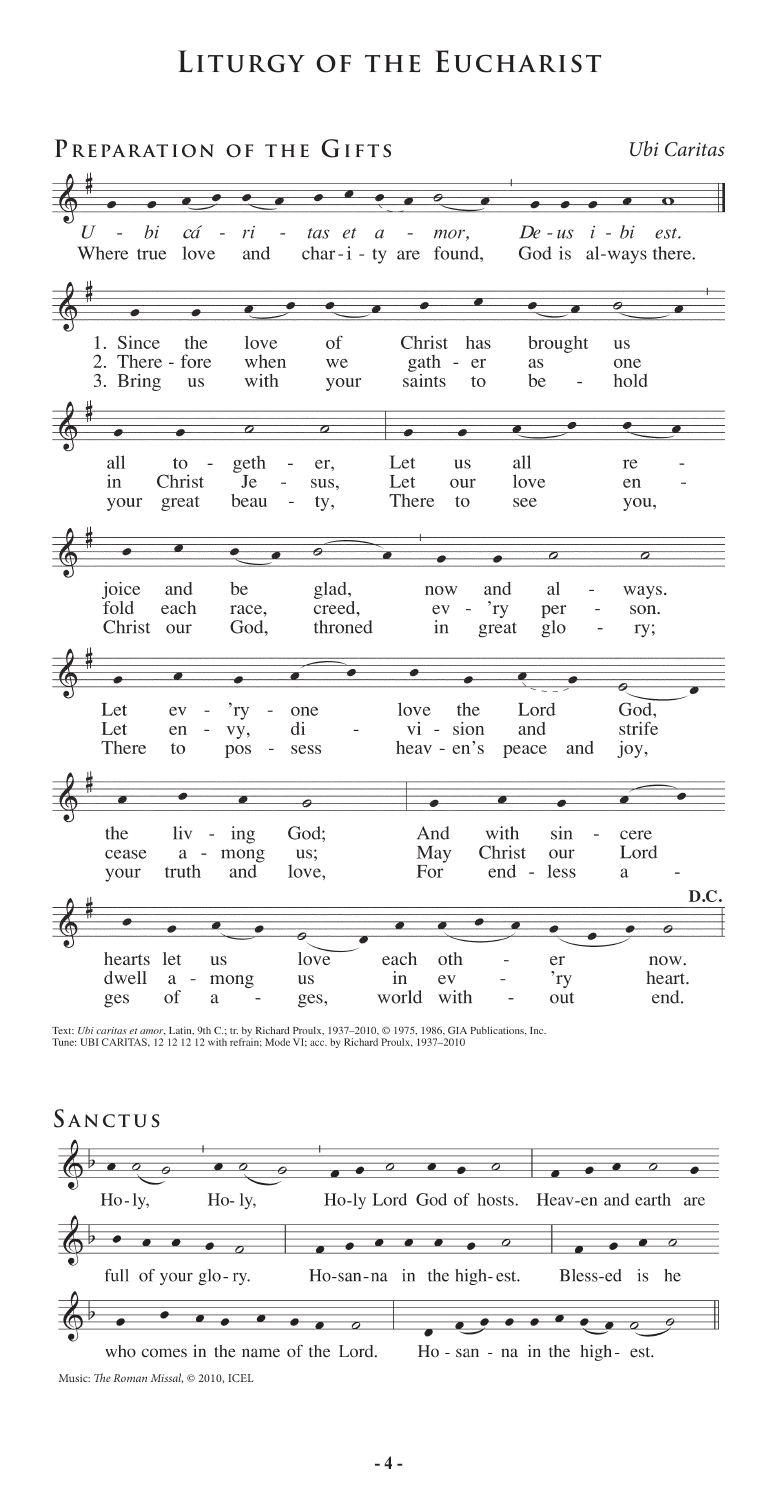





#### **Communion Rite**

#### **Lord's Prayer**

#### **Doxology**



#### **C ommunion A ntiphon**

This is the Body that will be given up for you; this is the Chalice of the new covenant in my Blood, says the Lord; do this, whenever you receive it, in memory of me.

 *(1 Corinthians 11:24-25)*